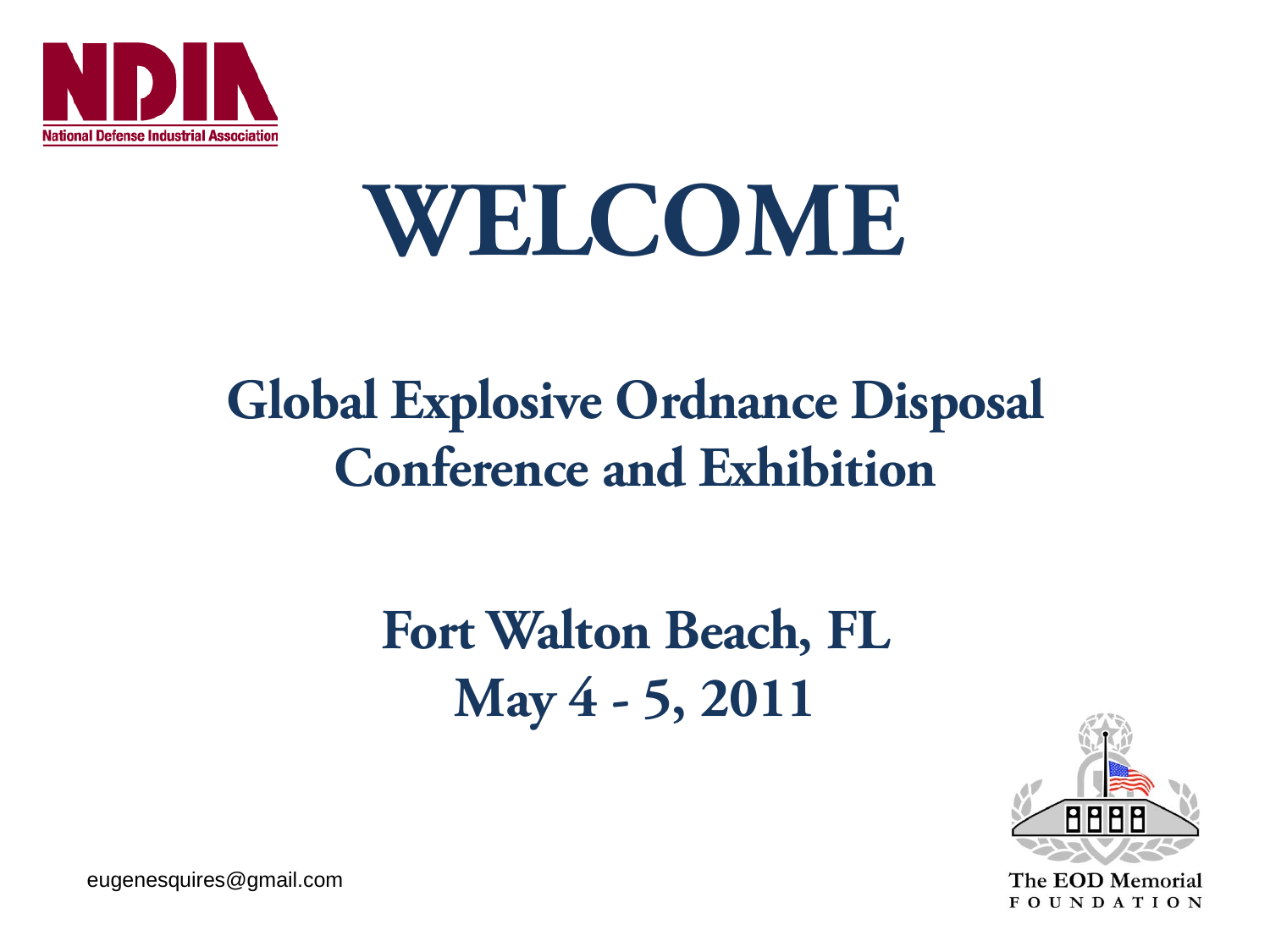**National Defense Industrial Association Explosive Ordnance Disposal Planning Committee**

#### **AGENDA**

- **NDIA EOD Planning Committee Mission**
- **FY2011 National Defense Authorization Act – Explosive Ordnance Disposal Appropriations**
- **EOD Strategy Map**

#### **MISSION STATEMENT**

**The mission of NDIA's EOD Planning Committee is to assist industry, government, and the public in understanding the role of Explosive Ordnance Disposal Forces in our national security strategy and how these forces are integrated within our national military structure; and how they conduct joint, interagency, and multinational interoperability operations.**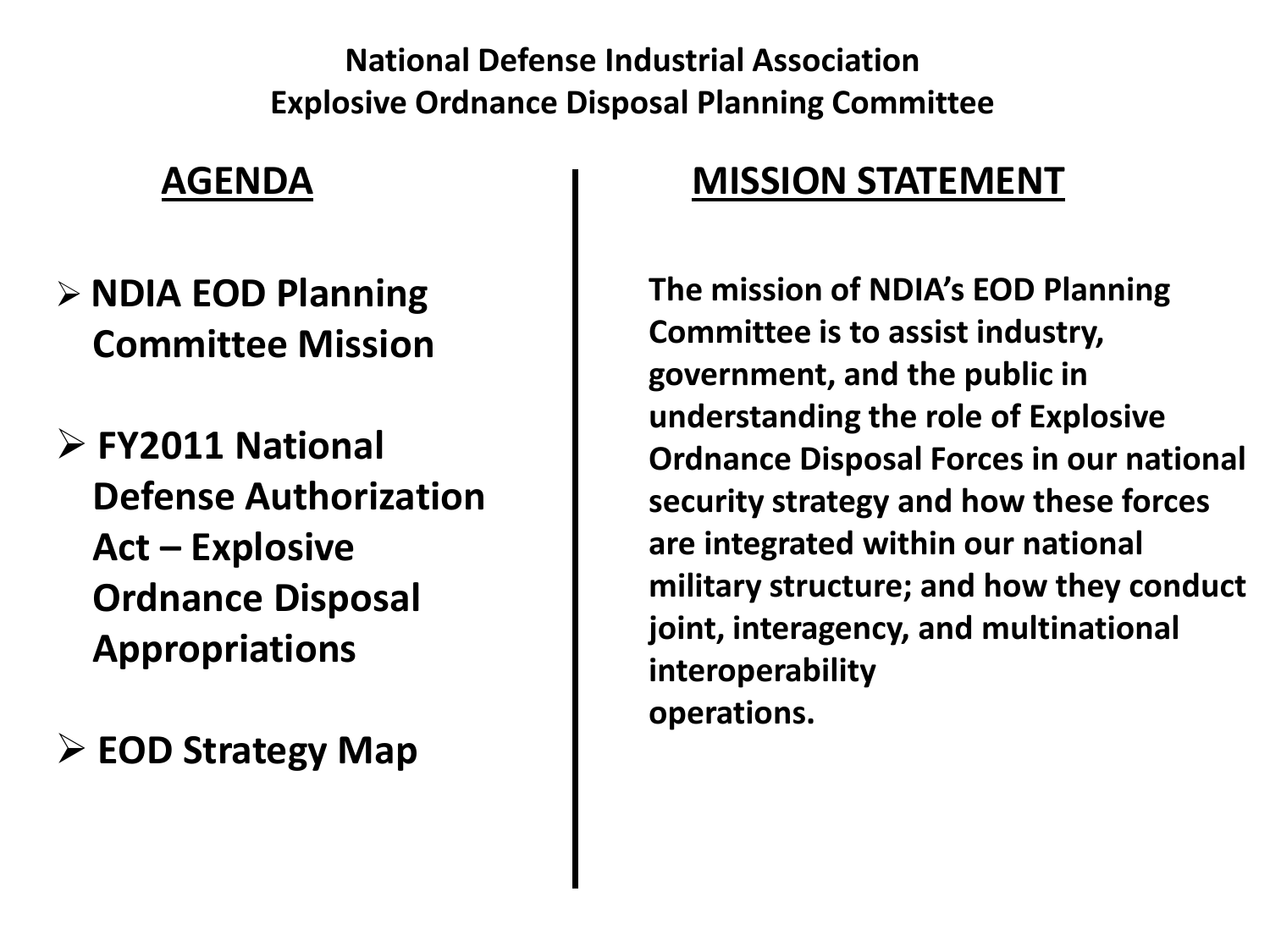### **H.R. 5136 National Defense Authorization Act for FY2011 Explosive Ordnance Disposal Specific (Thousands)**

| <b>Title I Procurement</b>                     |          |
|------------------------------------------------|----------|
| Army Line 138 EOD Equipment                    | \$54,093 |
| Navy Line 018 Underwater EOD Programs          | \$15,908 |
| Navy Line 117 EOD Equipment                    | \$58,228 |
| Marine Line 047 EOD Systems                    | \$64,093 |
| Air Force Line 007 Explosive Ordnance Disposal | \$3,383  |

Title II Research, Development, Test & Evaluation + Advanced Component Development & Prototypes Navy Line 053 Joint Service Explosive Ordnance \$25,873 + System Development & Demonstration Navy Line 117 Joint Service Explosive Ordnance \$10,489

> + Note: Secretary of the Navy is Single Service Manager for Explosive Ordnance Disposal Training and Technology 1 of 2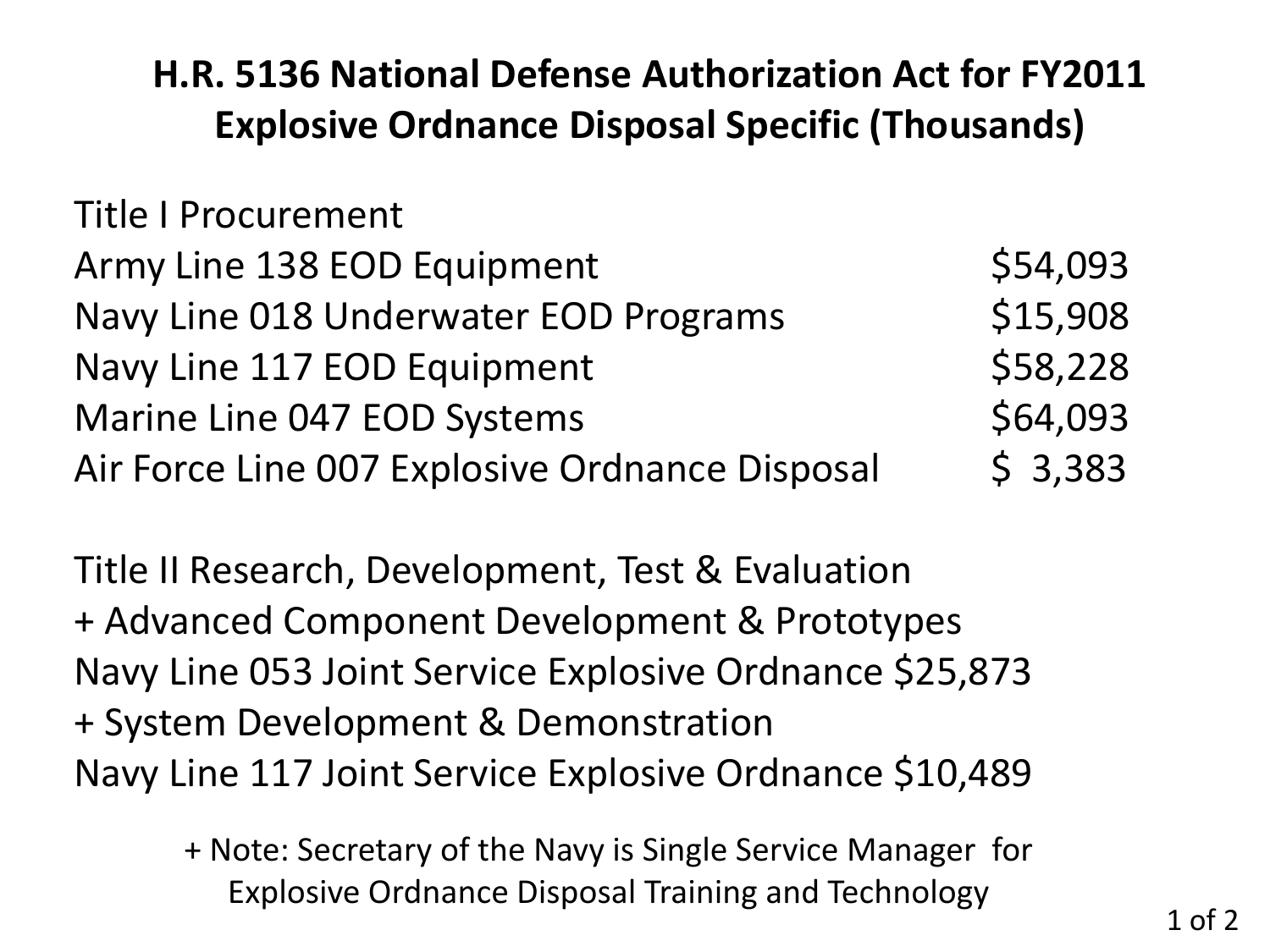## **H.R. 2647 National Defense Authorization Act for FY2011 Explosive Ordnance Disposal Specific (Thousands)**

Title XV Overseas Contingency Operations – Procurement Programs Army Line 138 EOD Equipment  $\begin{array}{cccc} \xi & -0 \\ -1 & -1 \end{array}$ Navy Line 117 EOD Equipment \$132,386 Marine Line 047 EOD Systems **1998 1213,985** Air Force Line 007 Explosive Ordnance Disposal  $\begin{bmatrix} 5 & 4,800 \end{bmatrix}$ Navy Line 053 Joint Service Explosive Ordnance  $\begin{array}{cccc} 5 & 1,000 \end{array}$ Development